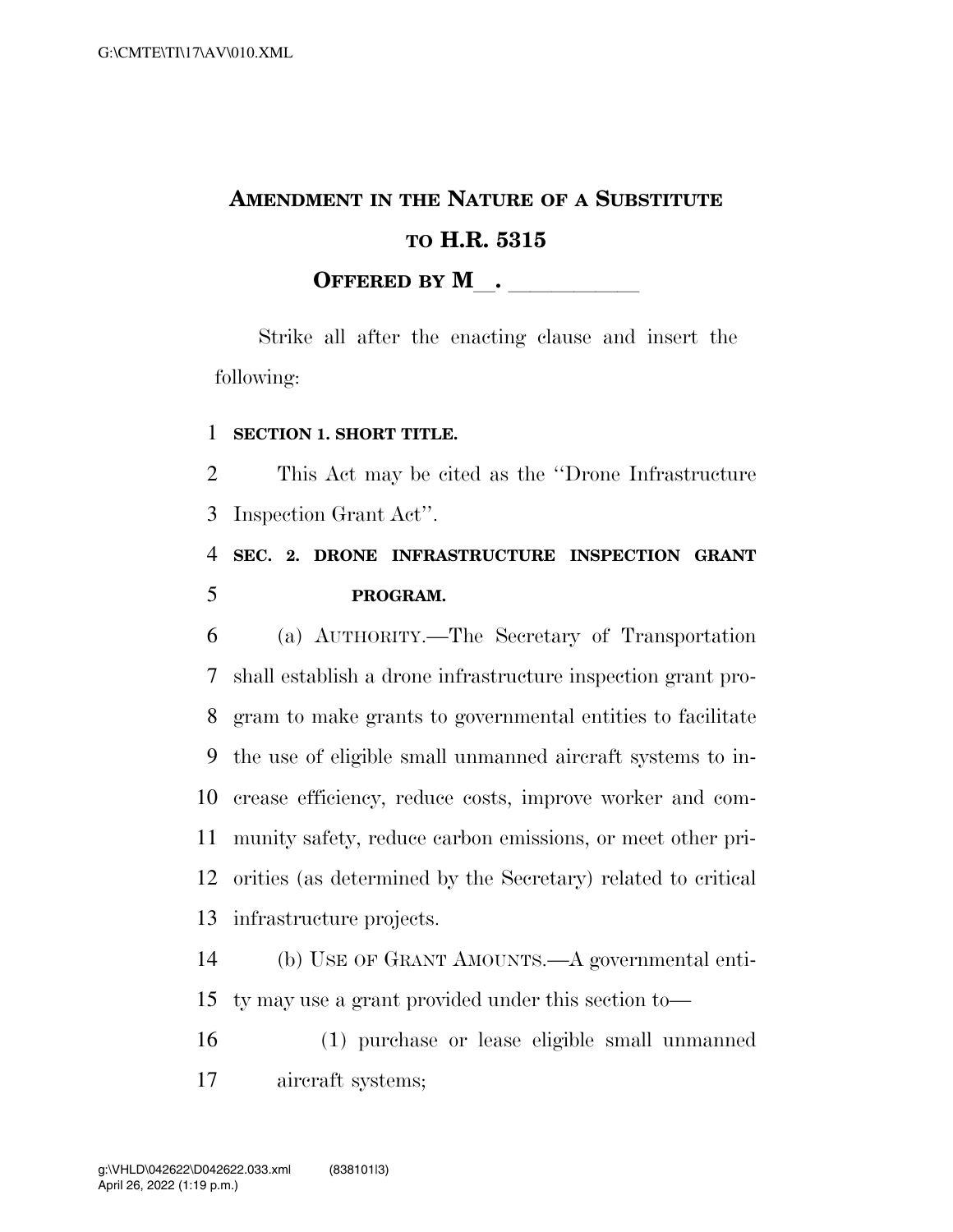(2) support operational capabilities of eligible small unmanned aircraft systems by the govern-mental entity;

 (3) contract for services performed with an eli- gible small unmanned aircraft system in cir- cumstances in which the governmental entity does not have the resources or expertise to safely carry out or assist in carrying out the activities described under subsection (a); and

 (4) support the program management capability of the governmental entity to use an eligible small unmanned aircraft system.

 (c) ELIGIBILITY.—To be eligible to receive a grant under this section, a governmental entity shall submit an application to the Secretary at such time, in such form, and containing such information as the Secretary may re- quire, including an assurance that the governmental entity or its contractor will comply with relevant federal regula-tions.

20 (d) SELECTION OF APPLICANTS.—In selecting an ap- plicant for a grant under this section, the Secretary shall prioritize projects that propose to—

 (1) carry out a critical infrastructure project in a historically disadvantaged community; or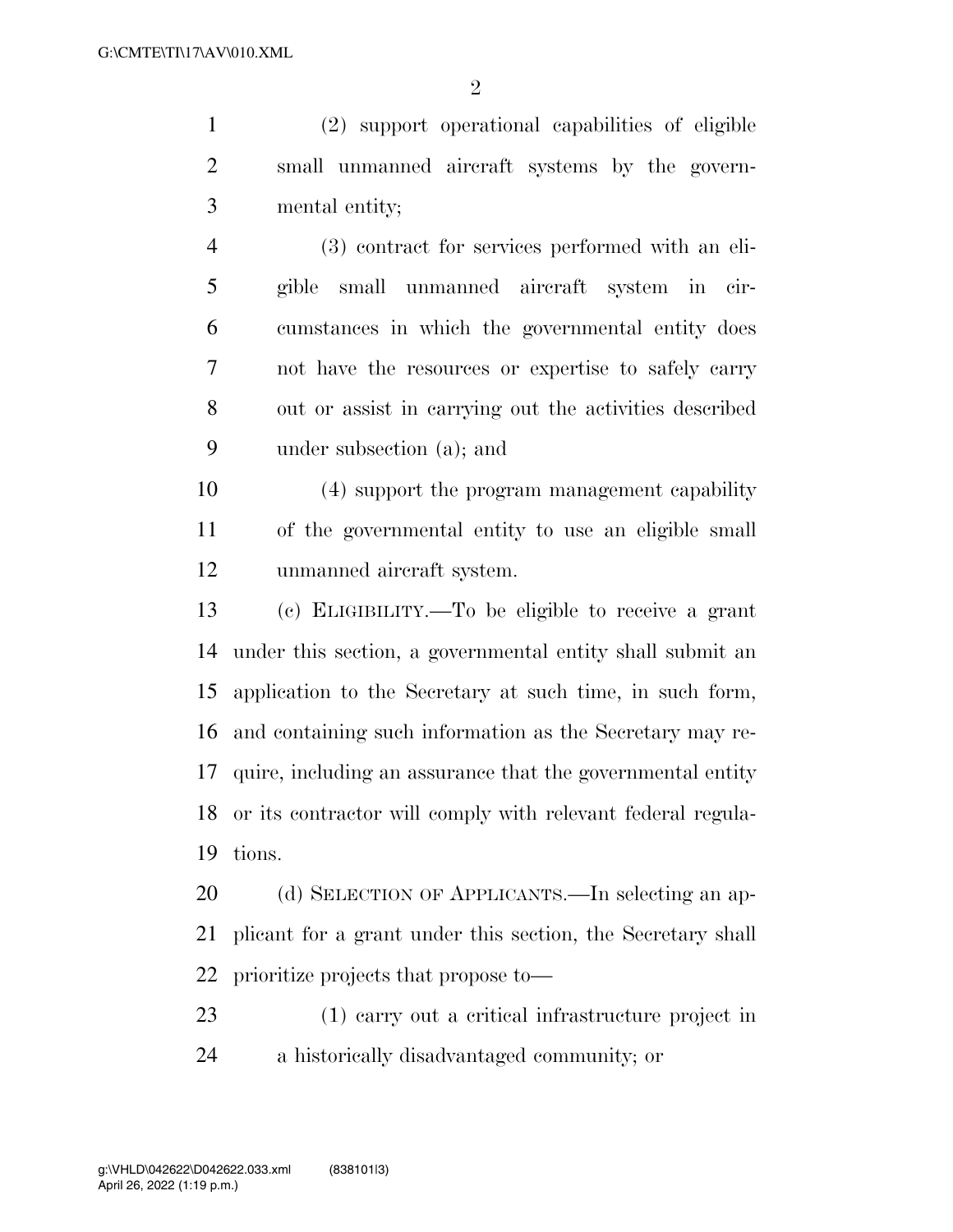(2) address a safety risk in the inspection, oper- ation, maintenance, repair, modernization, or con-struction of an element of critical infrastructure.

 (e) LIMITATION.—Nothing in this section shall be construed as to interfere with an agreement between a governmental entity and a labor union.

 (f) REPORT TO CONGRESS.—Not later than 1 year after the first grant is provided under this section, the Secretary shall submit to the Committee on Transpor- tation and Infrastructure of the House of Representatives and the Committee on Commerce, Science, and Transpor- tation of the Senate a report that evaluates the program carried out under this section, including—

 (1) a description of the number of grants awarded;

(2) the amount of each grant;

 (3) the activities funded under this section; and (4) the effectiveness of such funded activities in meeting the objectives described in subsection (a).

 $20 \quad$  (g) FUNDING.—

21 (1) FEDERAL SHARE.—

 (A) IN GENERAL.—Except as provided in subparagraph (B), the Federal share of the cost of a project carried out using a grant under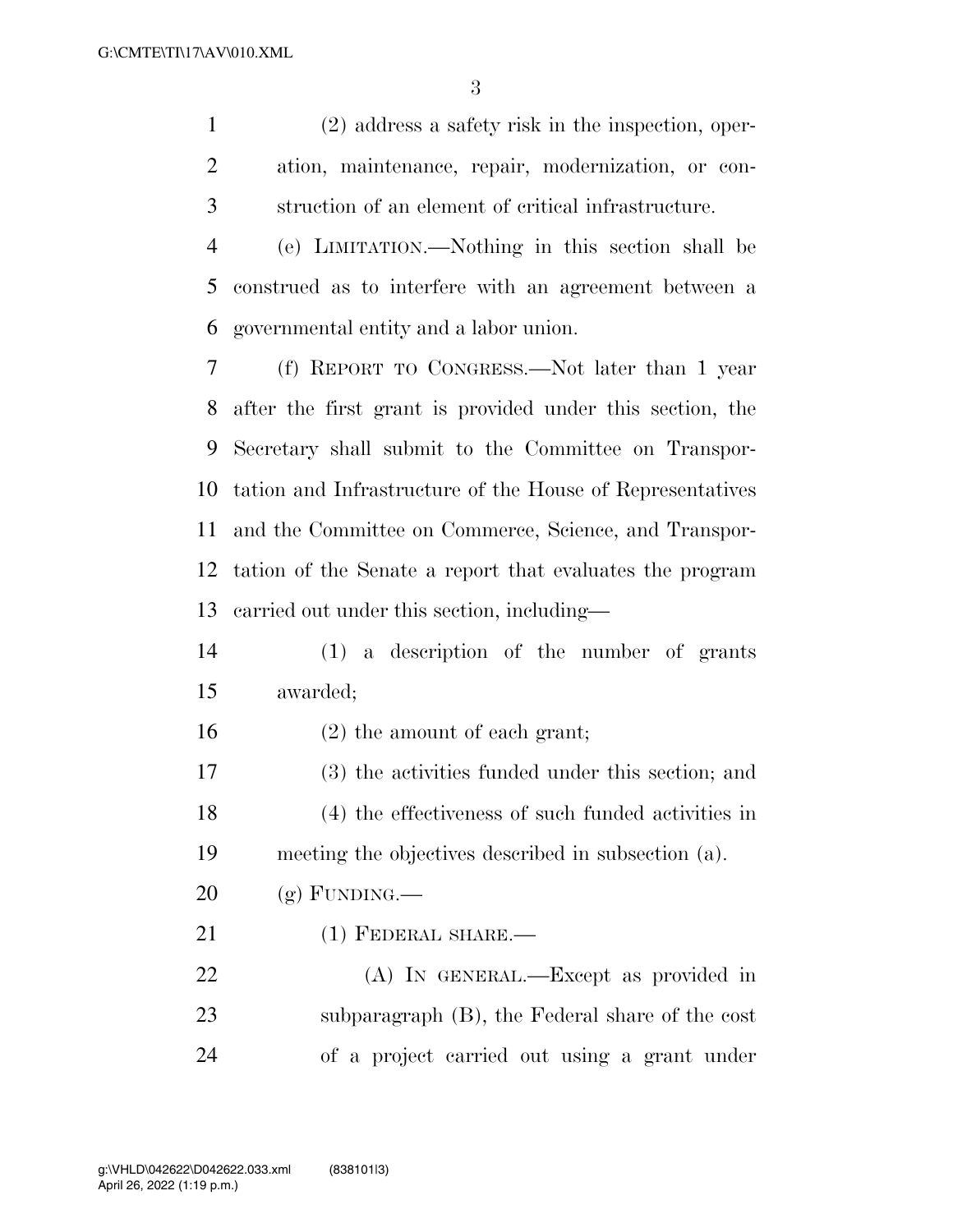| $\mathbf{1}$   | this section shall not exceed 80 percent of the      |
|----------------|------------------------------------------------------|
| $\overline{2}$ | total project cost.                                  |
| 3              | (B) WAIVER.—The Secretary may increase               |
| $\overline{4}$ | the Federal share requirement under subpara-         |
| 5              | graph $(A)$ to up to 100 percent for a project       |
| 6              | carried out using a grant under this section by      |
| 7              | a governmental entity if such entity—                |
| 8              | (i) submits a written application to                 |
| 9              | the Secretary requesting an increase in the          |
| 10             | Federal share; and                                   |
| 11             | (ii) demonstrates that the additional                |
| 12             | assistance is necessary to facilitate the ac-        |
| 13             | ceptance and full use of a grant under this          |
| 14             | section, such as alleviating economic hard-          |
| 15             | ship, meeting additional workforce needs,            |
| 16             | or such other uses that the Secretary de-            |
| 17             | termines to be appropriate.                          |
| 18             | (2) AUTHORIZATION OF APPROPRIATIONS.                 |
| 19             | There are authorized to be appropriated to carry out |
| 20             | this section-                                        |
| 21             | (A) $$50,000,000$ for fiscal year 2023; and          |
| 22             | $(B)$ \$50,000,000 for fiscal year 2024.             |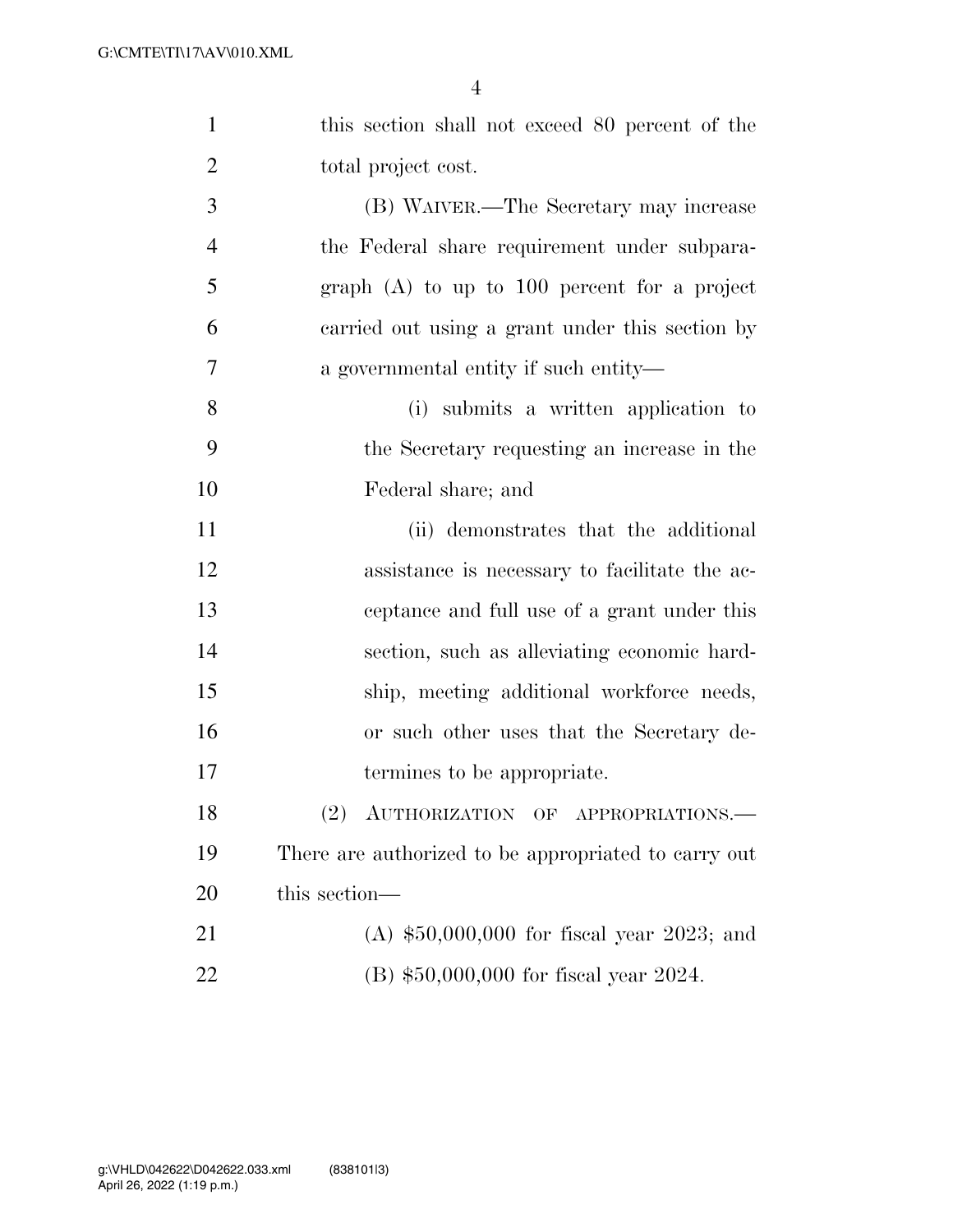### **SEC. 3. DRONE EDUCATION AND WORKFORCE TRAINING GRANT PROGRAM.**

 (a) AUTHORITY.—The Secretary of Transportation shall establish a drone education and training grant pro- gram to make grants to educational institutions for work- force training for eligible small unmanned aircraft system technology.

 (b) USE OF GRANT AMOUNTS.—Amounts from a grant under this section shall be used in furtherance of activities authorized under sections 631 and 632 of the FAA Reauthorization Act 2018 (49 U.S.C. 40101 note).

 (c) ELIGIBILITY.—To be eligible to receive a grant under this section, an educational institution shall submit an application to the Secretary at such time, in such form, and containing such information as the Secretary may re-quire.

 (d) AUTHORIZATION OF APPROPRIATIONS.—There are authorized to be appropriated to carry out this sec-tion—

(1) \$50,000,000 for fiscal year 2023; and

(2) \$50,000,000 for fiscal year 2024.

#### **SEC. 4. DEFINITIONS.**

In this Act:

 (1) CRITICAL INFRASTRUCTURE.—The term ''critical infrastructure'' has the meaning given such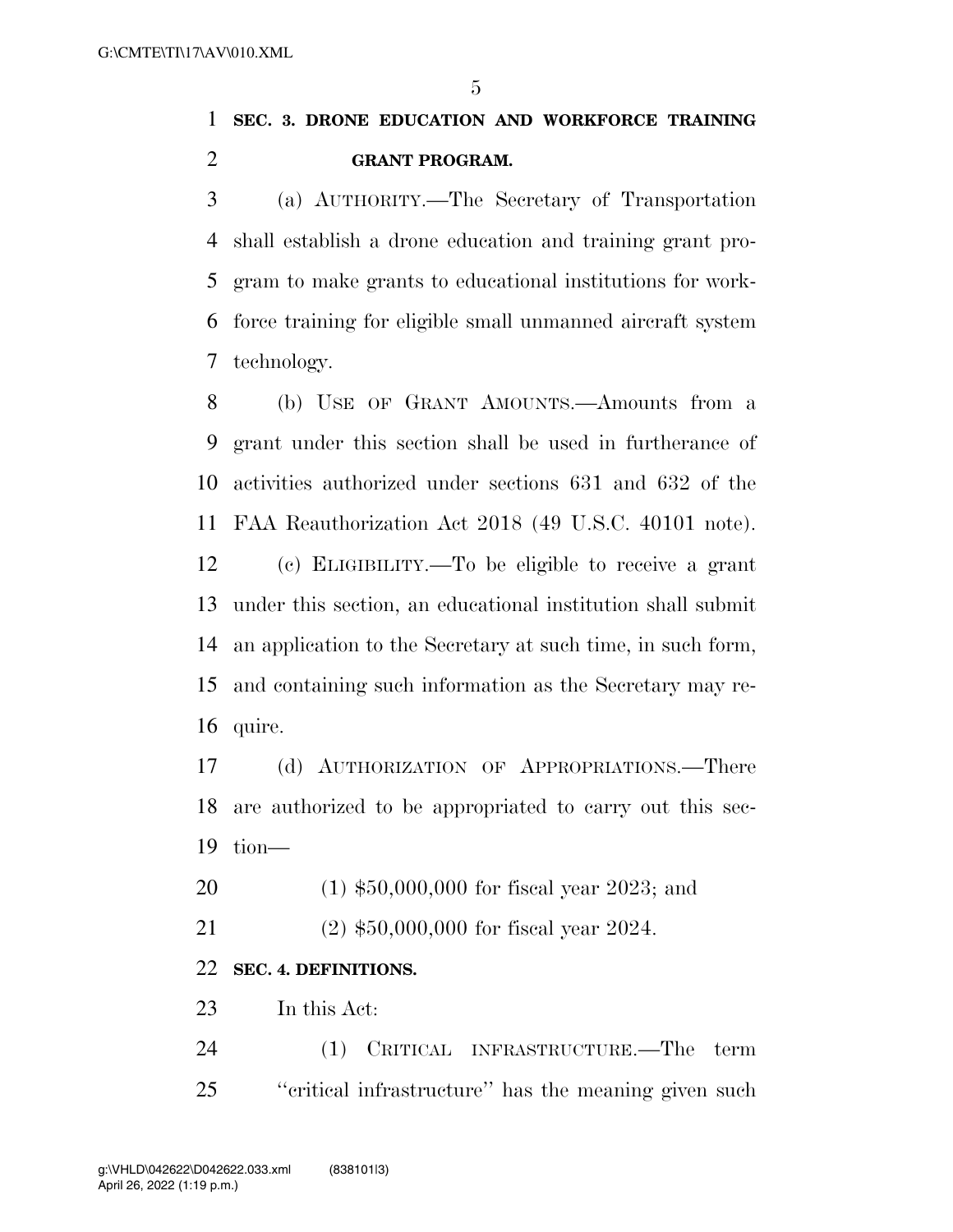| $\mathbf{1}$   | term in section $1016(e)$ of the Critical Infrastruc-  |
|----------------|--------------------------------------------------------|
| $\overline{2}$ | tures Protection Act of 2001 (42 U.S.C. 5195 $e(e)$ ). |
| 3              | (2) CRITICAL INFRASTRUCTURE PROJECT.                   |
| 4              | The term "critical infrastructure project" means a     |
| 5              | project for the inspection, operation, maintenance,    |
| 6              | repair, modernization, or construction of an element   |
| 7              | of critical infrastructure, including mitigating envi- |
| 8              | ronmental hazards to such infrastructure.              |
| 9              | (3) COVERED FOREIGN ENTITY.—The<br>term                |
| 10             | "covered foreign entity" means an entity-              |
| 11             | (A) included on the Consolidated Screening             |
| 12             | List or Entity List as designated by the Sec-          |
| 13             | retary of Commerce;                                    |
| 14             | (B) domiciled in the People's Republic of              |
| 15             | China or the Russian Federation;                       |
| 16             | (C) subject to influence or control by the             |
| 17             | government of the People's Republic of China           |
| 18             | or by the Russian Federation; or                       |
| 19             | (D) is a subsidiary or affiliate of an entity          |
| 20             | described in subparagraphs $(A)$ through $(C)$ .       |
| 21             | (4)<br>EDUCATIONAL INSTITUTION.—The term               |
| 22             | "educational institution" means an institution of      |
| 23             | higher education (as defined in section 101 of the     |
| 24             | Higher Education Act of $1965$ (20 U.S.C. 1001))       |
| 25             | that participates in a program authorized under sec-   |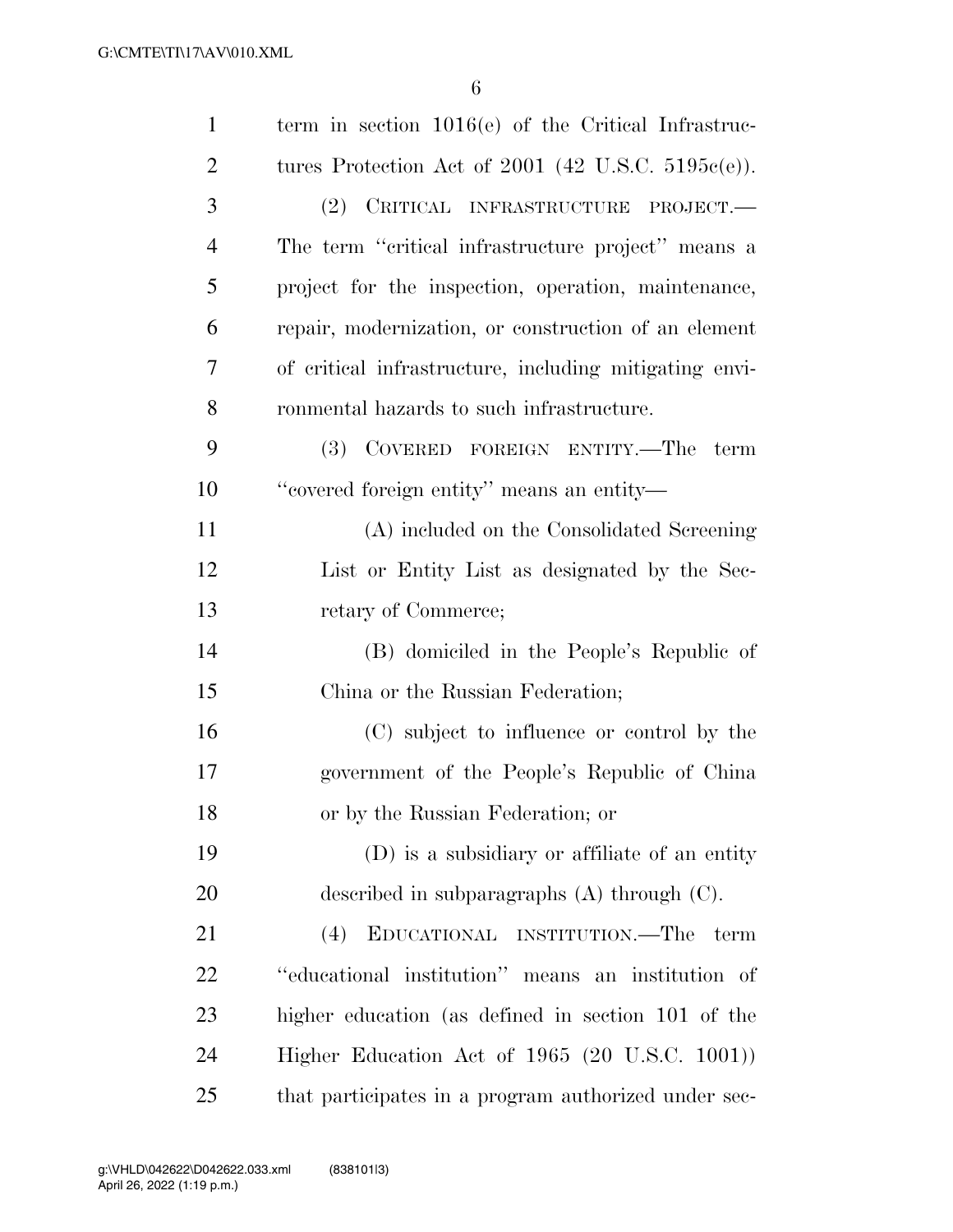| tions 631 and 632 of the FAA Reauthorization Act |
|--------------------------------------------------|
| of 2018 (49 U.S.C. 40101 note).                  |

 (5) ELEMENT OF CRITICAL INFRASTRUC- TURE.—The term ''element of critical infrastruc- ture'' means a critical infrastructure facility or asset, including public bridges, tunnels, roads, high- ways, dams, electric grid, water infrastructure, com- munication systems, pipelines, or other related facili-ties or assets, as defined by the Secretary.

 (6) ELIGIBLE SMALL UNMANNED AIRCRAFT SYSTEM.—The term ''eligible small unmanned air- craft system'' means a small unmanned aircraft sys- tem manufactured or assembled by a company that is domiciled in the United States and is not a cov-ered foreign entity.

 (7) GOVERNMENTAL ENTITY.—The term ''gov-ernmental entity'' means—

 (A) a State, the District of Columbia, the Commonwealth of Puerto Rico, a territory of the United States, or a political subdivision 21 thereof:

(B) a unit of local government;

(C) a Tribal Government;

(D) a metropolitan planning organization;